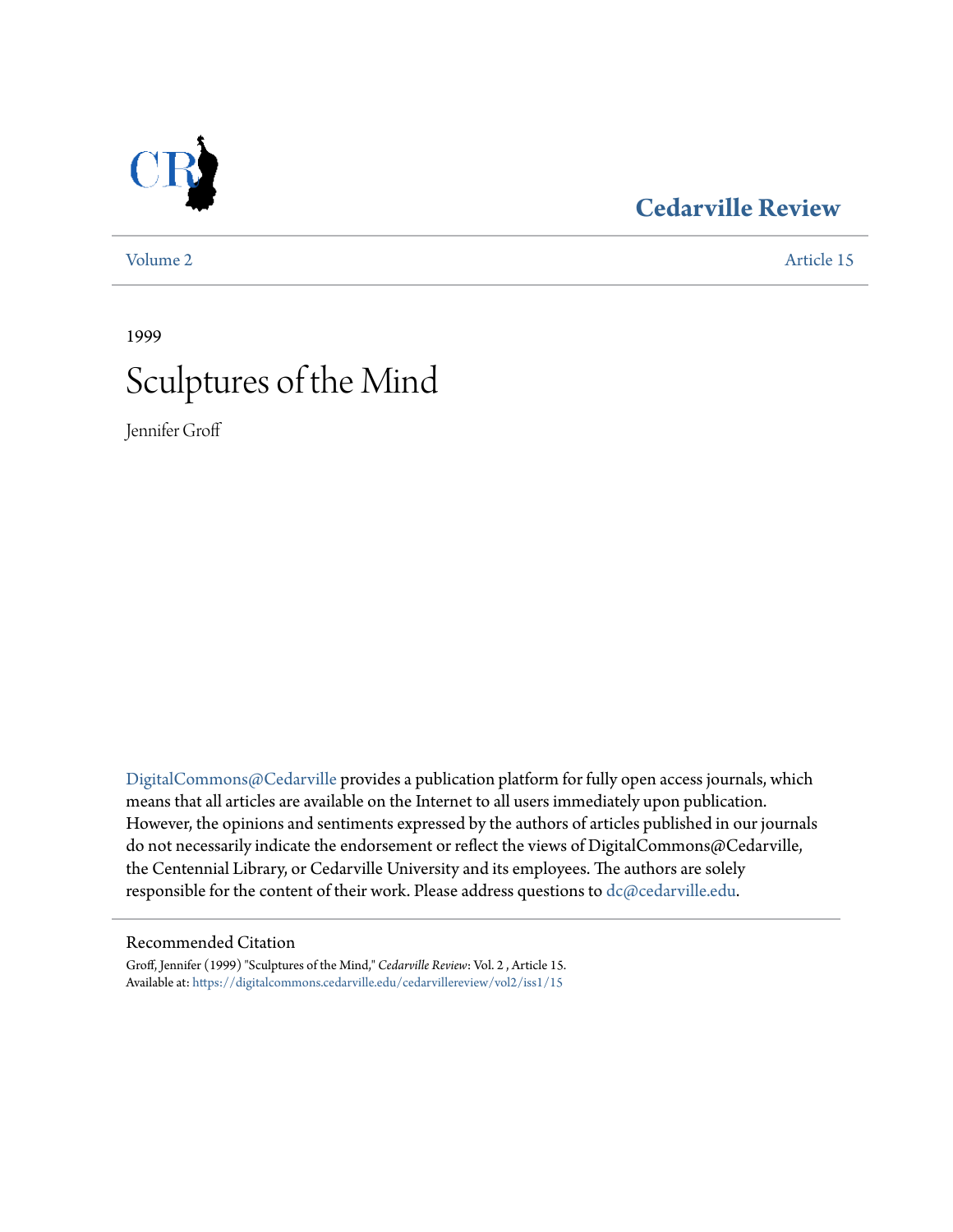## Sculptures of the Mind

Browse the contents of [this issue](https://digitalcommons.cedarville.edu/cedarvillereview/vol2/iss1) of *Cedarville Review*.

### **Keywords**

Poetry

# **Creative Commons License**<br> **C** 000

This work is licensed under a [Creative Commons Attribution-Noncommercial-No Derivative Works 4.0](http://creativecommons.org/licenses/by-nc-nd/4.0/) [License.](http://creativecommons.org/licenses/by-nc-nd/4.0/)

Follow this and additional works at: [https://digitalcommons.cedarville.edu/cedarvillereview](https://digitalcommons.cedarville.edu/cedarvillereview?utm_source=digitalcommons.cedarville.edu%2Fcedarvillereview%2Fvol2%2Fiss1%2F15&utm_medium=PDF&utm_campaign=PDFCoverPages)



This poetry is available in Cedarville Review: [https://digitalcommons.cedarville.edu/cedarvillereview/vol2/iss1/15](https://digitalcommons.cedarville.edu/cedarvillereview/vol2/iss1/15?utm_source=digitalcommons.cedarville.edu%2Fcedarvillereview%2Fvol2%2Fiss1%2F15&utm_medium=PDF&utm_campaign=PDFCoverPages)